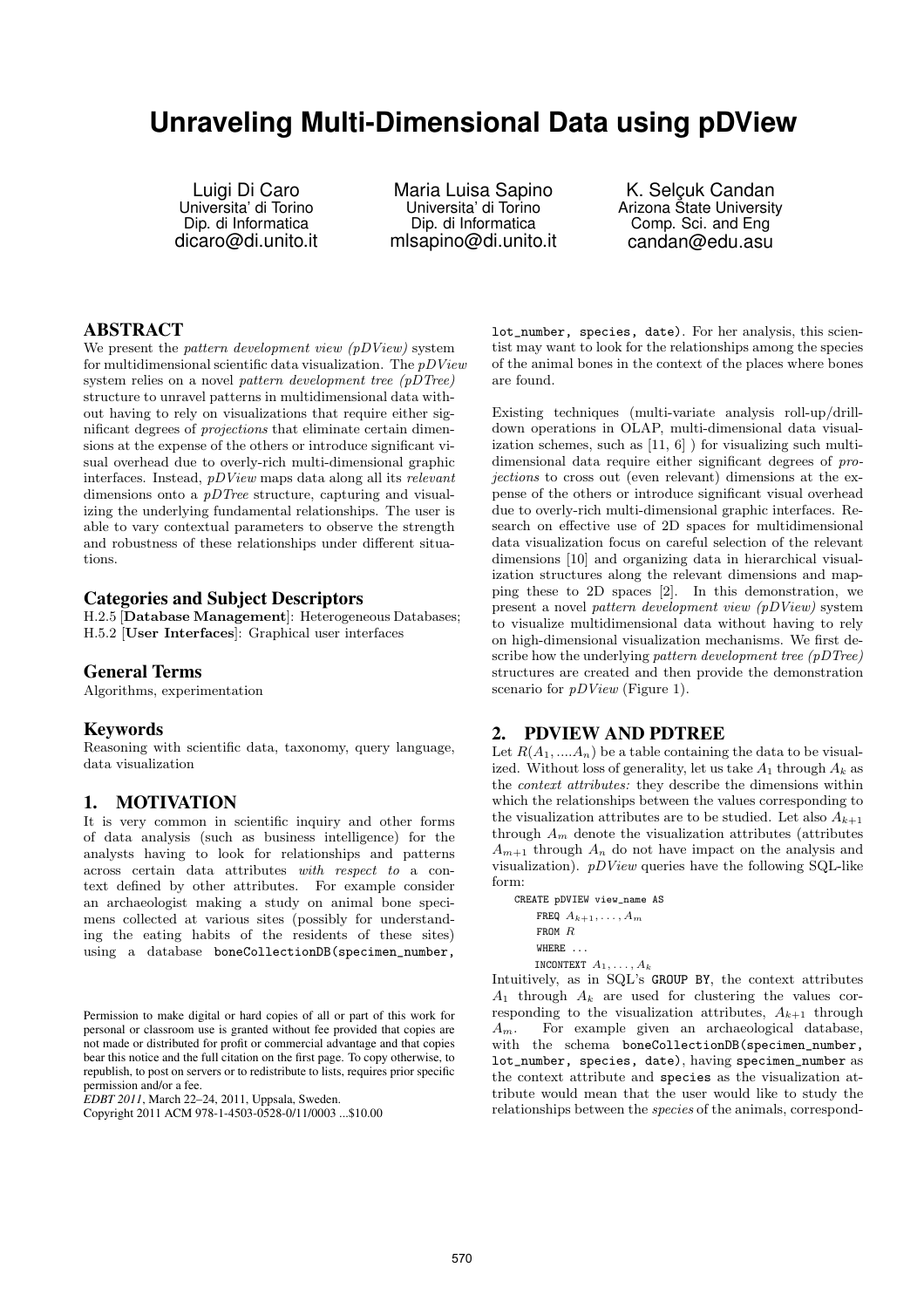

Figure 1: (a) A sample (angular) *pDTree* created using an archaeological database (Upper Little Colorado prehistory project [1]). The database contains different animal bone specimens collected at an archaeological sites. In this example, the context attribute is the element\_number (i.e., codes describing types of bones collected at a site; e.g., 43 for "Unidentified skull fragment" and 59 for "Lumbar vertebrae") and the visualization attribute is the species\_number (i.e., the code for the corresponding species as identified by the archaeologist). Note that, except for a few mis-associations (which secondary linkage analysis -the dashed line- can reveal), the  $apDTree$  is almost a valid taxonomy of the species

ing to the bones collected within an archaeological study, as a function of their distribution across various specimen collections.

### **2.1 Data Preparation**

Given a  $pDView$  query, first, the relevant attributes of the data specified in the query are projected, clustered, and the counts for the unique combinations are computed. Let  $\alpha_i = \langle a_{1,i}, \ldots, a_{k,i} \rangle$  be an instance of  $R[A_1, \ldots, A_k]$ .  $\alpha_i$  is referred to as a *context-instance*. Let  $R_{(\alpha_i)}[A_{k+1}, \ldots, A_m]$  denote the portion of the table  $R$  containing the visualizationinstances corresponding to the context  $\alpha_i$ . Given a visualization-instance  $\beta_j = \langle a_{k+1,j}, \ldots, a_{m,j} \rangle$  of the portion  $R_{(\alpha_i)}[A_{k+1}, \ldots, A_m]$ , the value of  $count(i, j)$  is computed as  $|R_{(\alpha_i)}[A_{k+1} = a_{k+1,j}, \ldots, A_m = a_{m,j}]|$ . A visualizationinstance frequency matrix VF, then, reports the frequency (normalized between 0 and 1) of each visualization-instance,  $\beta_j = \langle a_{k+1,j} , \ldots , a_{m,j} \rangle$ , for each context instance,  $\alpha_i =$  $\langle a_{1,i}, \ldots, a_{k,i} \rangle$ :  $\texttt{VF}(i, j) = count(i, j) / max_h \{count(h, j)\}.$ 

The second step in preparing the data for  $pDTree$  construction involves the identification of a basis consisting of a set of mutually independent unit vectors. This basis defines a space on which the relationships among visualizationinstances as well as context-instances can be studied. For this purpose, we use the well known Singular Value Decomposition approach (SVD [3]) on the VF matrix. SVD splits the input matrix into three matrices,  $VF = U\Sigma V^t$ , such that U and V are column orthonormal matrices and  $\Sigma$  is a diagonal matrix. The advantage of SVD is that mutually independent columns of  $U$  and  $V$  can be considered as basis of the space on which visualization- and context-instances can be studied. Also, the weights of the diagonal entries of  $\Sigma$ can be considered as the significance of the corresponding



Figure 2: A multidimensional visualization (along the most significant two dimensions) for the data set in Figure 1. Despite major dimensional losses, patterns (easily visible in the  $pDTree$  are hard to discern.

columns in  $U$  and  $V$ .

#### **2.2 Pattern Development Tree (pDTree)**

SVD underlies many data analysis and dimensionality reduction techniques (such as latent semantic analysis [4]). On the other hand, while such principal component based study is highly common we note that it is not sufficient in itself for effective visualization of the data. In particular, the significance values computed by SVD enable reduction in the number of dimensions, but in many cases, the number of relevant dimensions is still beyond what can be visualized effectively. Furthermore, even if the data is compressed to very low-dimensional spaces (2D- or 3D-) to be displayed on screen, simply presenting the data points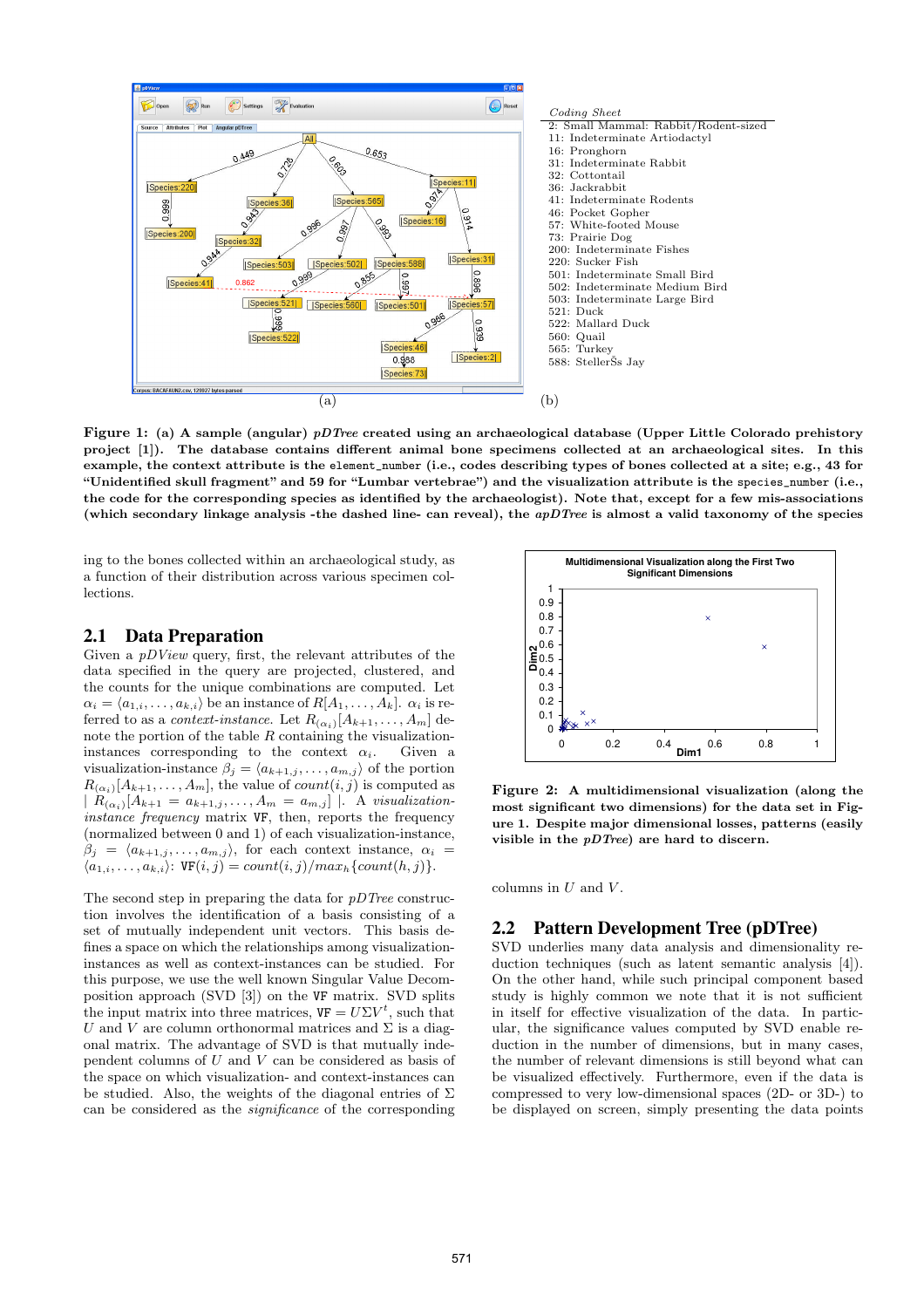

Figure 3: An example fpDTree of line segments: The new visualization instance,  $E$ , is connected to the a tree based on its compatibility to the existing branches. Here, E is most compatible with  $A \rightarrow B$ 

for scientist's visual interpretation is not effective: in many cases, it is hard for the user to view the data from all relevant points-of-view to identify patterns implying strong relationships among the visualization-instances and/or the context-instances (Figure 2). Therefore, unlike most techniques which effectively amount to dimensionality reduction based on the available significance information, we go further and use the  $U, V, \Sigma$  matrices obtained through SVD to obtain a pattern development tree  $(pDTree)$ , which does not suffer from the visualization shortcomings of the multidimensional spaces. Let us consider the matrix  $V$  which maps the visualization-instances onto a multidimensional space defined by the independent basis vectors. Let us call this space, S. For each visualization-instance,  $\vec{vi}$ , on S, we compute a dominance value  $(dom(v_i)),$  which describes how dominant the visualization-instance is in space  $S$ . We define the  $dom(\vec{vi})$  as follows:  $dom(\vec{vi}) = |\vec{vi} - \langle 0, 0, \ldots, 0 \rangle|$ . Intuitively, those visualization-instances that occur frequently (i.e., further away from the null point  $(0, 0, \ldots, 0)$ ) dominate the others. This interpretation is consistent with the observation that the extended boolean model of vector spaces [5] enables one to treat those vectors that are further away from the origin as being also *more general* [7]. This enables us to order the visualization-instances into a tree (where nodes higher up in the hierarchy are more general/dominant) based on their dominance values: the dominant visualization-instances (away from  $(0, 0, \ldots, 0)$ ) are mapped closer to the root.

 $pDView$  can use two different strategies to create  $pDTrees$ : The free pattern development tree (fpDTree) strategy relies on the assertion that each branch of the tree represents a set of instances that collectively define a coherent (in terms of overall direction in the space and distribution of instances) pattern in the space. Therefore, new branches are created where instances violate existing patterns. The angular pattern development tree (apDTree) strategy, on the other hand, gives more emphasis on the relative value-compositions of



Figure 4: Partitioning of a non-uniform branch (from node1 to node10) into segments: each partition acts as a coherent pattern in the data and only boundaries are considered for new branches

the instances and only places visualization-instances with similar compositions as part of the same branch.

#### *2.2.1 Free Pattern Development Tree (fpDTree)*

While dominance helps us order visualization-instances, it does not determine how branching is created in a *pDTree*. Intuitively, if two visualization-instances are related to each other within the current context of analysis, they need to be part of the same branch. In fpDTrees, each root-to-instance path is analyzed for pattern developments and shifts (including slope, concentration). For each visualization-instance, considered during the construction of the fpDTree, the most compatible branch of the current  $fpDTree$  is chosen as the connection point. Pattern development analysis underlying the branching decisions involves (a) analysis of the hypercurves (linear, planar, etc.) defined by branches of the trees, before and after the insertion of the new visualization instance, and (b) checking whether attaching the new visualization instance to that branch will cause a large deviation from the current characteristics of the branch. See Figure 3 for an example *fpDTree* of line segments. Note that, while this figure only illustrates fpDTree construction in terms of line segments, pDView analyzes planar and hyper-planar pattern developments simultaneously (without requiring exponential growth in analysis time). The user of  $pDView$ , then can pick the dimensionality of the pattern developments or have  $pDView$  to scale the number of dimensions needed to create the *fpDTree* as appropriate.

For reducing the computational complexity of branching analysis during fpDTree construction as well as to prevent very long branches from causing deformations, fpDTree partitions long branches into coherent segments, using multidimensional hyper-curvature analysis [9, 8]. It considers only those identified segment boundaries as candidates for branching (Figure 4).

*2.2.2 Angular Pattern Development Tree (apDTree)* Unlike the  $fpDTree$  which analyzes the pattern development along the various branches explicitly using multiple pattern development parameters, apDTree treats two visualizationinstances to be related only when they have similar compositions with respect to the basis of the underlying multidimensional space: while their dominance in the data set